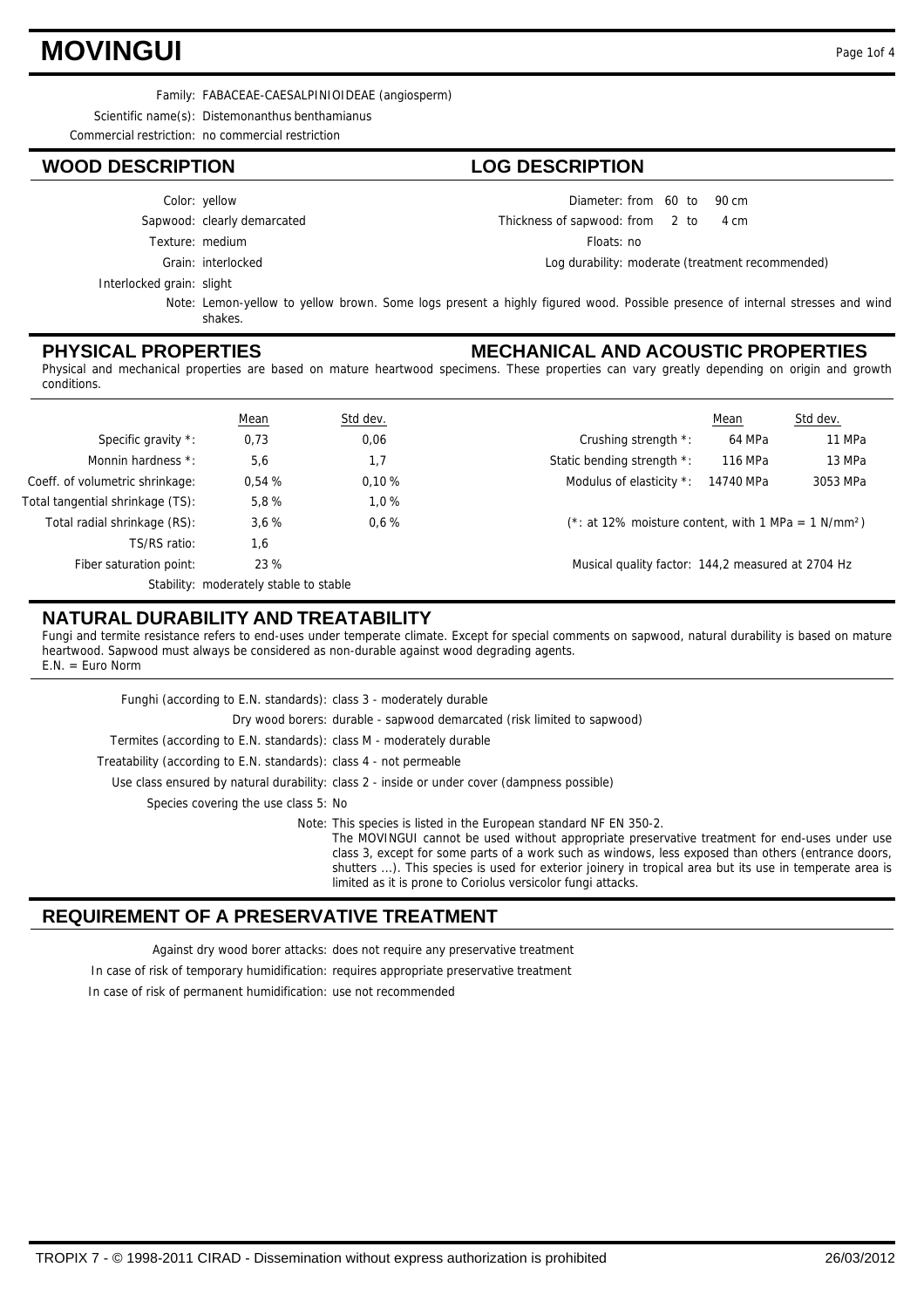## **MOVINGUI** Page 2/4

#### **DRYING**

| Drying rate: normal             | Possible drying schedule: 2 |          |          |                  |
|---------------------------------|-----------------------------|----------|----------|------------------|
| Risk of distortion: slight risk | Temperature (°C)            |          |          |                  |
| Risk of casehardening: no       | M.C. (%)                    | dry-bulb | wet-bulb | Air humidity (%) |
| Risk of checking: slight risk   | Green                       | 50       | 47       | 84               |
| Risk of collapse: no            | 40                          | 50       | 45       | 75               |
|                                 | 30                          | 55       | 47       | 67               |
|                                 | 20                          | 70       | 55       | 47               |
|                                 | 15                          | 75       | 58       | 44               |

This schedule is given for information only and is applicable to thickness lower or equal to 38 mm. It must be used in compliance with the code of practice.

For thickness from 38 to 75 mm, the air relative humidity should be increased by 5 % at each step.

For thickness over 75 mm, a 10 % increase should be considered.

#### **SAWING AND MACHINING**

| <b>ASSEMBLING</b>                     |                                                                                                            |  |
|---------------------------------------|------------------------------------------------------------------------------------------------------------|--|
|                                       | Note: Some difficulties due to irregular grain. Filling is recommended in order to obtain a better finish. |  |
| Slicing: nood                         |                                                                                                            |  |
| Peeling: good                         |                                                                                                            |  |
|                                       | Cutting tools: tungsten carbide                                                                            |  |
| Sawteeth recommended: stellite-tipped |                                                                                                            |  |
| Blunting effect: high                 |                                                                                                            |  |
|                                       |                                                                                                            |  |

Nailing / screwing: good but pre-boring necessary

Gluing: correct

Note: Pre-boring recommended, especially for large nails (risks of splits).

### **COMMERCIAL GRADING**

Appearance grading for sawn timbers: According to SATA grading rules (1996) For the "General Purpose Market": Possible grading for square edged timbers: choix I, choix II, choix III, choix IV Possible grading for short length lumbers: choix I, choix II Possible grading for short length rafters: choix I, choix II, choix III For the "Special Market": Possible grading for strips and small boards (ou battens): choix I, choix II, choix III Possible grading for rafters: choix I, choix II, choix III

### **FIRE SAFETY**

Conventional French grading: Thickness > 14 mm : M.3 (moderately inflammable) Thickness < 14 mm : M.4 (easily inflammable) Euroclasses grading: D s2 d0 Default grading for solid wood, according to requirements of European standard EN 14081-1 annex C (April 2009). It concerns structural graded timber in vertical uses with mean density upper 0.35 and thickness upper 22 mm.

### **END-USES**

Sliced veneer **Veneer for back or face of plywood** Veneer for back or face of plywood Wood frame house **Exterior** joinery Interior joinery **Interior panelling** Exterior panelling Flooring Flooring Flooring Flooring Flooring Flooring Flooring Stairs (inside) Cooperage Arched goods Cabinetwork (high class furniture) Current furniture or furniture components Glued laminated Vehicle or container flooring Turned goods Turned goods Shingles **Shingles Shingles Resistant to one or several acids Resistant to one or several acids** Light carpentry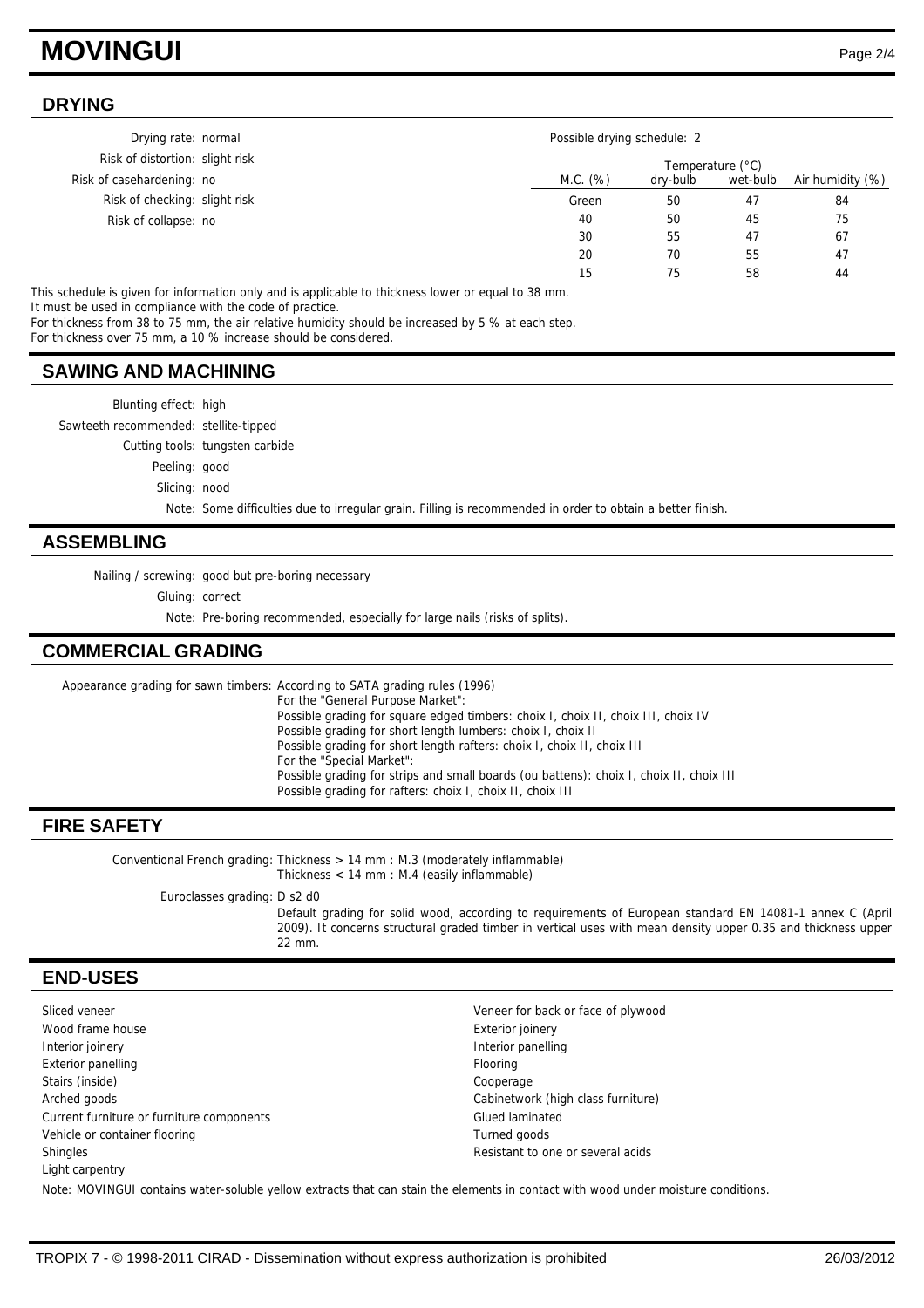## **MOVINGUI** Page 3/4

## **MAIN LOCAL NAMES**

Country Local name Country Local name

Benin AYAN Cameroon EYEN Ivory Coast BARRE Gabon EYEN Gabon MOVINGUI Ghana AYAN Ghana **BONSAMDUA** BONSAMDUA Equatorial Guinea Nigeria AYAN Nigeria AYANRAN United Kingdom **AYAN** AYAN United Kingdom DISTEMONANTHUS